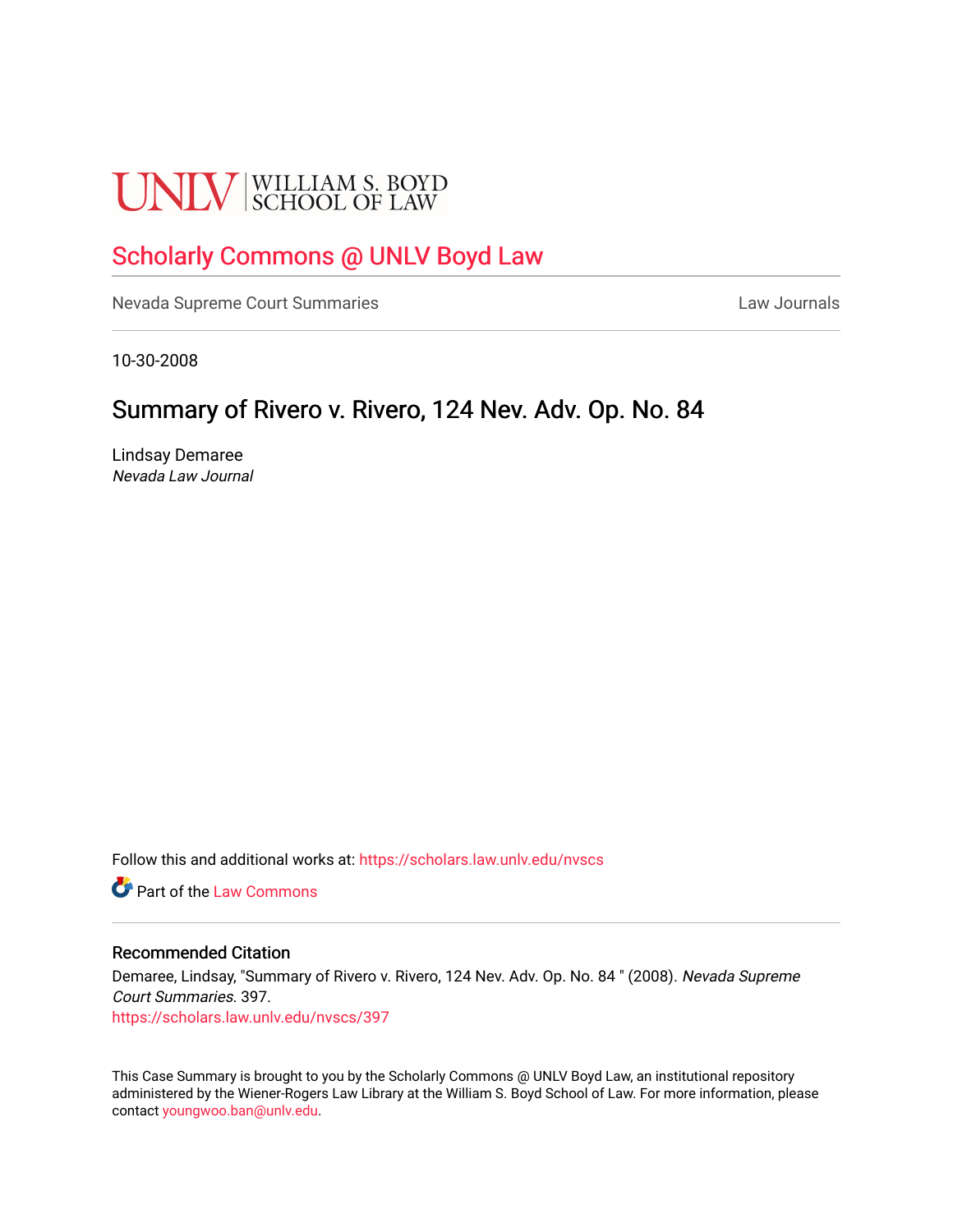*Rivero v. Rivero, 124 Nev. Adv. Op. No. 84 (Oct. 30, 2008)[\\*](#page-1-0)*

# **FAMILY LAW—CHILD CUSTODY**

# **Summary**

Appeal from a district court post-divorce decree order modifying a joint child custody award.

# **Disposition/Outcome**

Affirmed in part, reversed in part, and remanded. The court reversed and remanded the district court's determinations that the parties had joint physical custody and Ms. Rivero was not entitled to child support. The court affirmed the Judge Miley's refusal to recuse, the district court's denial of Ms. Rivero's motion to disqualify Judge Miley, and the district court's award of Mr. Rivero's attorney's fees.

# **Factual and Procedural History**

 Appellant Michelle Rivero had divorced respondent Elvis Rivero. Their divorce decree granted "joint physical custody" for their minor child and no child support obligations for either party. Ms. Rivero had custody five days a week and Mr. Rivero had custody two days a week. Approximately one year after district court entered the divorce decree, Ms. Rivero moved to modify child custody and support, alleging that Mr. Rivero did not spend time with the child and that she had de facto primary custody.

 In response to Ms. Rivero's motion, the district court heard arguments from the parties' counsel and testimony from the parties. Although the parties presented conflicting testimony, the district court did not require an evidentiary hearing. The district court concluded that the divorce decree did not reflect the actual time share agreement. The court denied Ms. Rivero's motion for child support, found that the parties had joint physical custody, and ordered family mediation to establish a timeshare plan, the decree's only remaining issue.

 Following the hearing, Ms. Rivero argued that the court should reopen and allow discovery for the child support issue. The court refused. In response, Ms. Rivero requested that Judge Miley, the presiding judge, recuse herself. Judge Miley refused and Ms. Rivero moved to disqualify Judge Miley. Mr. Rivero opposed the motion and moved for attorneys fees.

Chief Judge Hardcastle considered Ms. Rivero's motion and an affidavit provided by Judge Miley. Chief Judge Hardcastle found Ms. Rivero's claim to be without merit. As a result, the court denied Ms. Rivero's motion without a hearing or a reply.

At a later hearing, the district court addressed the issues of attorney's fees and the custody timeshare arrangement. The court granted fees to Mr. Rivero for defending a frivolous motion. The court also denied Ms. Rivero's request for an evidentiary hearing because the hearing would produce only self-serving testimony and it was unnecessary since the court was not changing the custody award, but only modifying joint physical custody. Furthermore,

<span id="page-1-0"></span><sup>\*</sup> Written by Lindsay Demaree.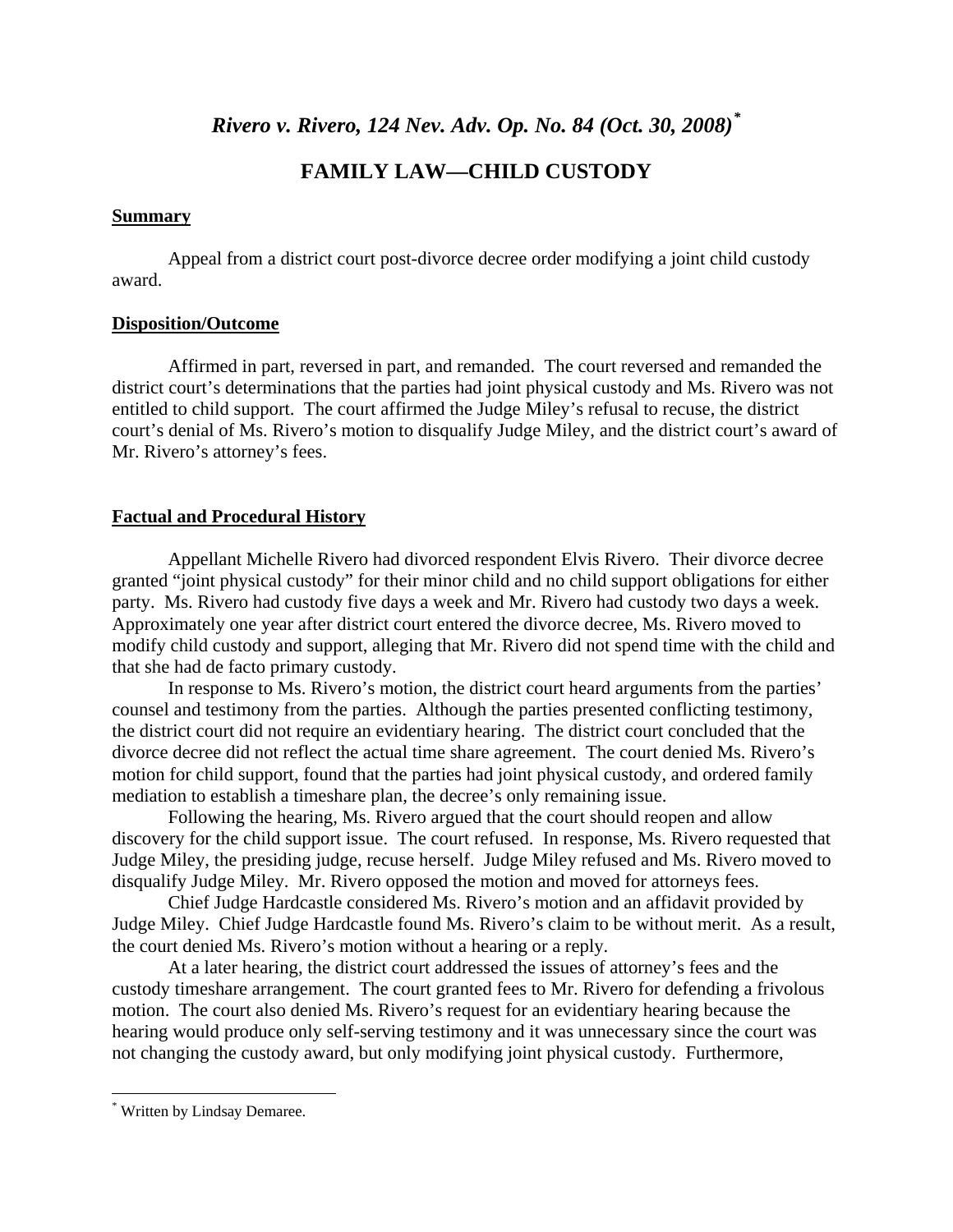because the parties failed to reach an agreement in mediation, the court determined that the parties actually intended an equal timeshare and, while joint physical custody does not require an equal split, the current five-day, two-day split was too unequal to comprise joint physical custody. As a result, the district court ordered an equal timeshare.

Ms. Rivero appealed the district court's order denying her motion for child support, the order denying her motion to disqualify Judge Miley, and the order awarding Mr. Rivero's attorney's fees and modifying the custody timeshare arrangement.

#### **Discussion**

#### Joint Physical Custody

The court noted that district courts, the bar, and litigants needed a precise definition of joint physical custody to make informed custody decisions. In response, the court chose to adopt the Missouri definition of joint physical custody as recommended in an amicus curiae brief submitted by the Family Law Section.<sup>[1](#page-2-0)</sup> While Nevada did not have any statutory or case law expressly defining the term joint physical custody, previous Nevada case law implied that joint physical custody did not require an equal timeshare.<sup>[2](#page-2-1)</sup> Similarly, the Missouri definition does not require an equal timeshare. It emphasizes "significant, but not necessarily equal" timeshare, providing the courts and the parties flexibility. This definition also helps the courts to clarify what the parties mean when they use the term "joint physical custody" because it requires the courts to consider whether the parents' time with the child is significant, frequent, continuous and meaningful.

## Custody Modification

The court reviewed the district court's custody decision for an abuse of discretion and questions of law de novo. Although the courts have broad discretion in child custody matters, the court's factual findings must be supported by substantial evidence. Substantial evidence is evidence that a reasonable person may accept as adequate to sustain a judgment.

The court stressed the importance of a district court's findings of fact in child custody determinations. A district court's sole concern in child custody matters is the best interest of the child, but the test for modifying a custody arrangement differs depending on whether a party is seeking to modify joint physical custody or primary physical custody. Consequently, the determination of whether the parties had joint physical custody dictates the appropriate test for modification.

The court noted that, in this case, the district court failed to provide any findings of fact to support its determination that the Riveros' custody arrangement was actually joint physical custody. The district court relied solely on its conclusion that the parties shared custody on an equal time basis. Additionally, the district court modified the timeshare arrangement without providing specific findings of fact that the modification was in the child's best interest. Thus, the

<span id="page-2-0"></span> $1$ <sup>1</sup> "Joint physical custody' means an order awarding each of the parents significant, but not necessarily equal, periods of time during which a child resides with or is under the care and supervision of each of the parents. Joint physical custody shall be shared by the parents in such a way as to assure the child of frequent, continuing and meaningful contact with both parents." Mo. Ann. Stat. § 452.375(1)(3) (West 2003).

<span id="page-2-1"></span><sup>&</sup>lt;sup>2</sup> Barbagallo v. Barbagallo, 105 Nev. 546, 548, 779 P.2d 532, 534 (1989).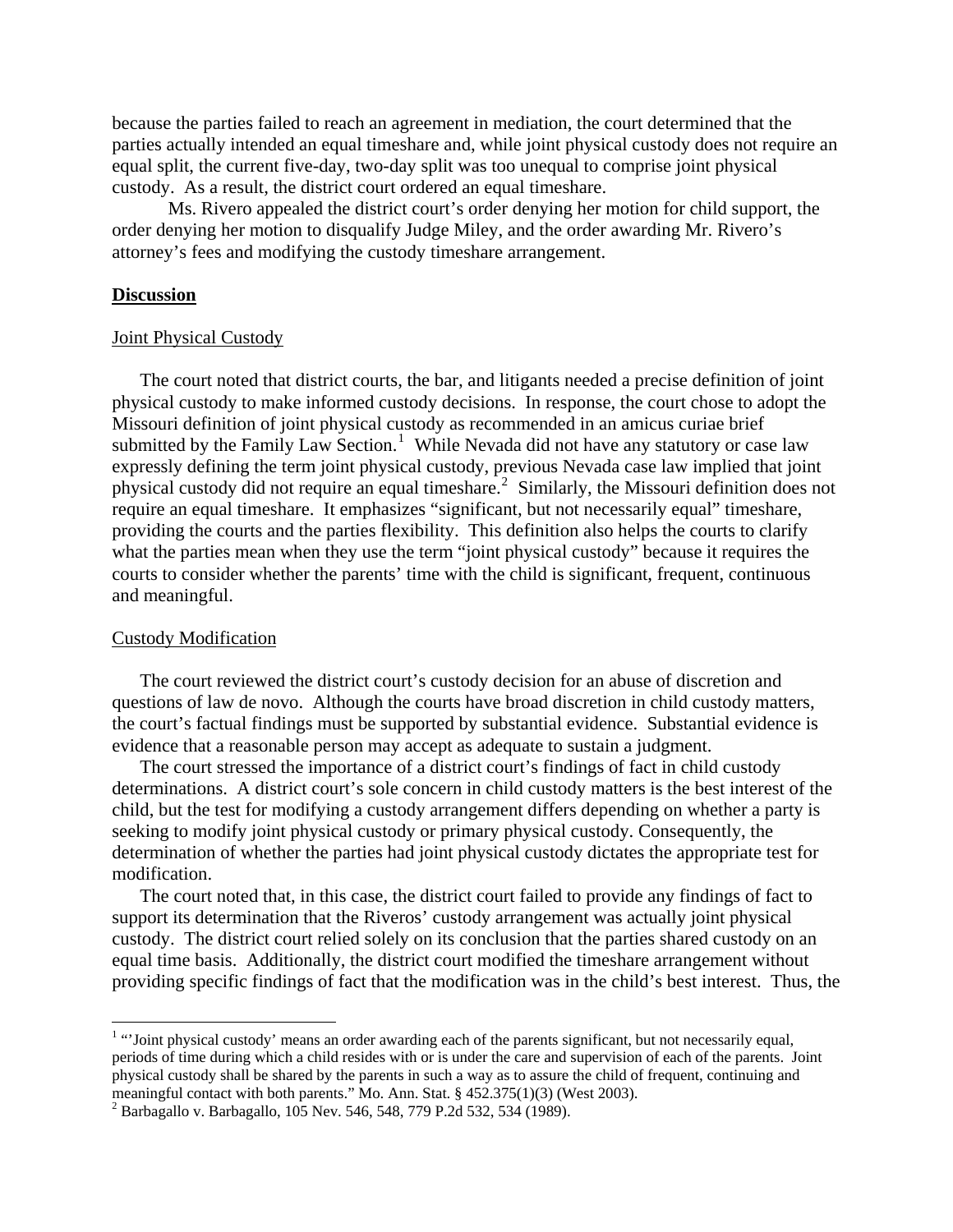court held that the district court abused its discretion by ruling that the custodial arrangement was joint physical custody and that an equal time share was in the child's best interest because it failed to provide specific findings of fact that were supported by substantial evidence. According to the court, the district court must first consider the true nature of the custody arrangement under the newly adopted Missouri definition and make specific findings of facts. Then, the district court may apply the appropriate test for custody modification.

## Child Support

The court found that the district court abused its discretion by denying Ms. Rivero's motion for child support. Under NRS Chapter 125B, a custodial parent may be entitled to child support despite contrary terms of the divorce decree.<sup>[3](#page-3-0)</sup> Here, the court held that the district court should have determined whether Ms. Rivero was entitled to child support under NRS Chapter 125B. If the district court then decided to depart from the amount of child support provided by the appropriate formula, it must provide what the child support would have been under the formula and specific findings of fact to support its decision.

In reviewing the issue of child support, the court noted that Nevada had yet to establish a formula to determine child support in situations where the parties has joint physical custody and unequal timeshare. In cases of primary physical custody and unequal timeshare, a court applies a statutory formula, along with any necessary deviations.<sup>[4](#page-3-1)</sup> In cases of joint physical custody and equal timeshare, a court calculates child support according to the *Wright* formula.<sup>[5](#page-3-2)</sup> Here, the court expanded on the *Wright* formula by modifying the formula to account for differences in both income and timeshare between the parents.<sup>[6](#page-3-3)</sup> The court noted that this modified formula furthered the child's best interest by equalizing the parents' standard of living and thus courts should be cautious about reducing the amounts of child custody.

#### Motion for Recusal and Motion for Disqualification

The court reviewed the Judge Miley's decision not to recuse herself for abuse of discretion. The court pointed out that the burden of proof required to disqualify a judge rests with the moving party, and Ms. Rivero failed to support her allegation of Judge Miley's bias with evidence in the record. The court found that neither Judge Miley nor Chief Judge Hardcastle

- 2. Determine the percentage of time each parent spends with the child.
- 3. Determine the differences between the amounts of time in Step 2.
- 4. Multiply each parent's calculated child support by the time difference.

7. Apply any applicable statutory caps.

<span id="page-3-0"></span><sup>3</sup> *See* Atkins v. Atkins, 50 Nev. 333, 336-37, 259 P. 288, 288-89 (1927). 4

<span id="page-3-1"></span>Nev. Rev. Stat. 125B.070; Nev. Rev. Stat. 125B.080.

<span id="page-3-3"></span><span id="page-3-2"></span><sup>5</sup> Wright v. Osburn, 114 Nev. 1367, 1368-69, 970 P.2d 1071, 1072 (1998). Under the *Wright* formula, the court first takes the difference between the child support payments required from each parent pursuant to Nev. Rev. Stat. 125B.070(1)(b). The court may then apply various statutory factors under Nev. Rev. Stat. 125B.080(9) to adjust this difference. The higher-income parent is required to pay the resulting amount to the lower income parent.  $6$  The seven steps of the newly adopted modified Wright formula are as follows:

<sup>1.</sup> Apply the original Wright formula.

<sup>5.</sup> Subtract this adjusted child support amount from the parent who has the child most of the time and add the adjusted child support amount to the parent who has the child less of the time.

<sup>6.</sup> Subtract the smaller number from the larger, and the parent that owes the greater amount pays this difference to the other parent.